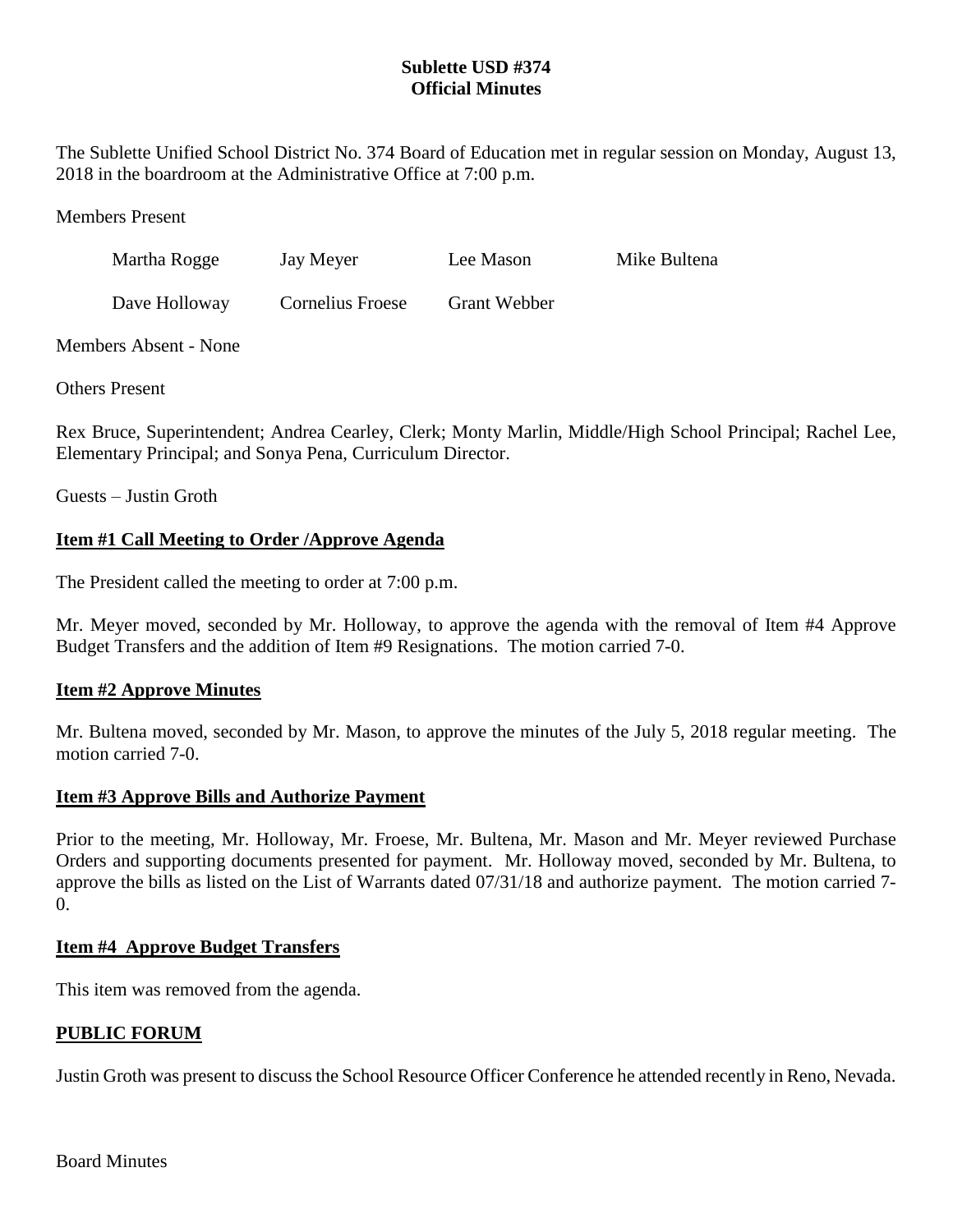Page 2 August 13, 2018

# **Reports**

#### Curriculum/Accreditation

Mrs. Sonya Pena was present as our new Curriculum Director. She is excited about the new year ahead. She reported that she had met with Mrs. Lee, Mr. Marlin, Mr. Bruce and Mrs. Leverett this week on mentoring arrangements.

### Principals

Mr. Marlin reported that the middle school and high school enrollment numbers are down about 9 students currently. Hopefully they will gain a few more before school starts. He announced they would be having a yearbook signing party on Monday night.

Mrs. Lee reported that enrollment at the elementary school is down a little from last year; however, they do have a big preschool class of 30 students enrolled. "Peace, Love and Learning" is the 2018-2019 theme at the elementary school, so you will be seeing a lot of tie dye and peace signs throughout the building. A lot of improvements were made this summer at the elementary including new carpet and paint. The grounds have also been spruced up and the new preschool playground equipment has been installed. The BEST Pool/Back to School Party will be Saturday, August 18<sup>th</sup>.

### Activities Director

Mr. Carter was unable to attend the meeting due to football practice. Mr. Marlin reported that fall sports practices started today, and the number of students out for football, volleyball and cross country are pretty good and should increase by the time school starts.

# SWPRSC/HPEC

Mr. Bultena gave the HPEC report. Mrs. Rogge reported on the SWPRSC Board meeting.

#### Superintendent:

Mr. Bruce talked about putting an ad in the Monitor Chief advertising the wind turbine for sale. If it doesn't sell, he has someone interested in taking it down and removing it from the school grounds. August 20<sup>th</sup> at 6:00 p.m. there will be a Back to School/Bob Moore Retirement BBQ held in Mr. and Mrs. Bruce's backyard. August 22<sup>nd</sup> at 8:00 a.m. will be the All Staff Breakfast in the high school cafeteria.

# **Item #5 Ratify Negotiated Agreement**

Mr. Holloway moved, seconded by Mr. Bultena to ratify and formally adopt the 2018-2019 Negotiated Agreement between the Unified School District #374 Board of Education and the Sublette Education Association. The motion carried 7-0.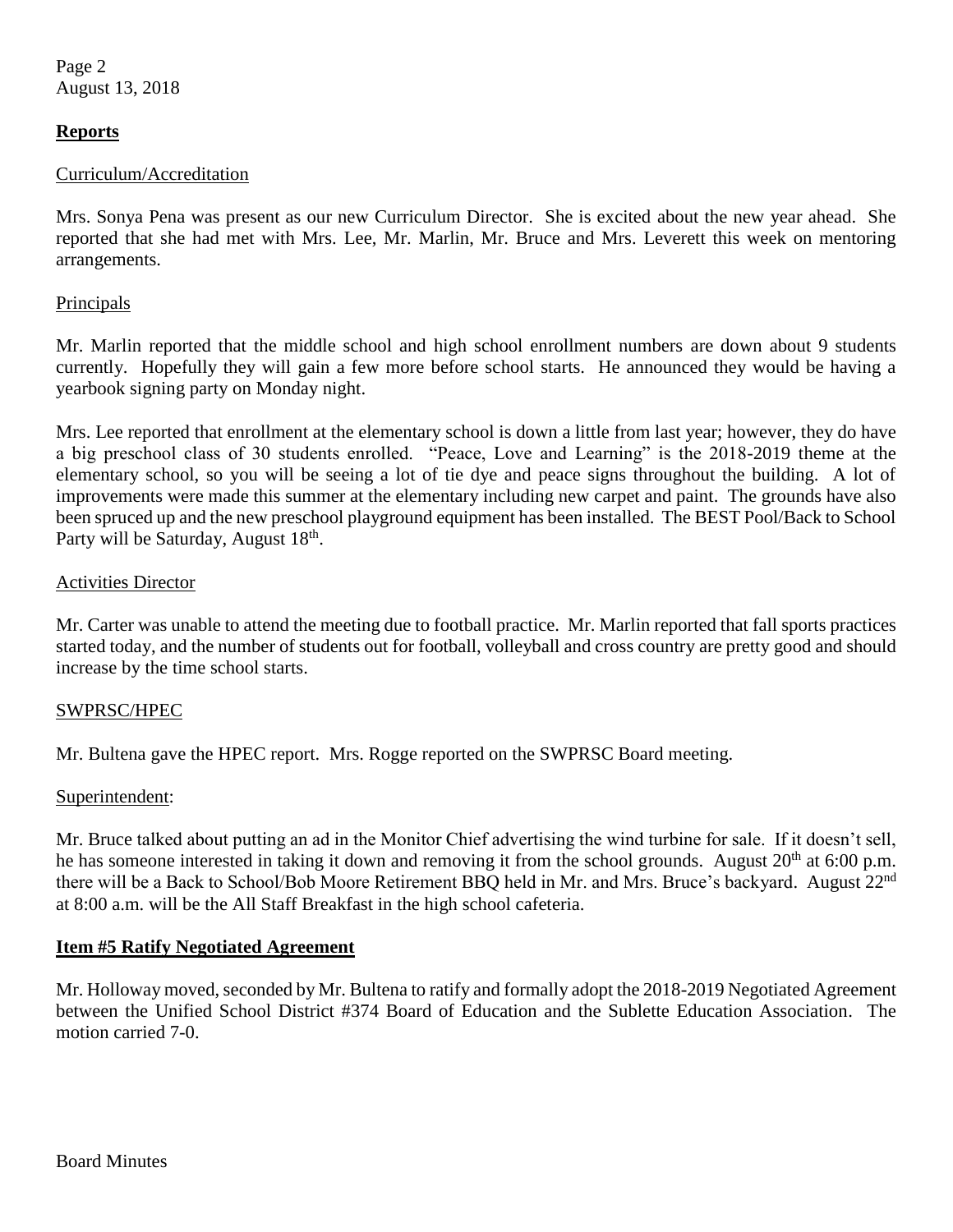Page 3 August 13, 2018

### **Item #6 Consider HVAC Bid**

Mr. Bruce shared information and discussed with the Board the Weber Refrigeration bid for new HVAC controls for system upgrades in all buildings.

Mr. Webber moved, seconded by Mr. Mason, to accept the bid of Weber Refrigeration in the amount of \$83,700 to be paid in two annual installments. The motion carried 7-0.

### **Item #7 Executive Session – Non-elected Personnel**

Mrs. Rogge moved, seconded by Mr. Meyer, to go into executive session to discuss an individual employee's performance and a potential employee pursuant to non-elected personnel exception under KOMA, to include Mr. Bruce and Mr. Marlin in executive session, and to reconvene to open session in the boardroom at 8:25 p.m. The motion carried 7-0.

The Board reconvened to open session at 8:25 p.m.

Mrs. Rogge moved, seconded by Mr. Meyer, to go into executive session to discuss an individual employee's performance and a potential employee pursuant to non-elected personnel exception under KOMA, to include Mr. Bruce in executive session, and to reconvene to open session in the boardroom at 8:50 p.m. The motion carried 7-0.

The Board reconvened to open session at 8:50 p.m.

Mrs. Rogge moved, seconded by Mr. Meyer, to go into executive session to discuss an individual employee's performance and a potential employee pursuant to non-elected personnel exception under KOMA, to include Mr. Bruce in executive session, and to reconvene to open session in the boardroom at 9:05 p.m. The motion carried 7-0.

The Board reconvened to open session at 9:05 p.m.

#### **Item #8 Contract Approval**

Mr. Mason moved, seconded by Mr. Bultena, to approve the supplemental contracts of Amber Garetson, Middle School Boys' Assistant Basketball; Aileen Gonzalez, High School Girls' Assistant Basketball; Brent Fowler, High School Assistant Scholar's Bowl; and Matt Lambert, Middle School Scholar's Bowl. The motion carried 7-0.

Mr. Mason moved, seconded by Mr. Bultena, to approve the contract of Roberto de Leon as Elementary Custodian. The motion carried 7-0.

#### **Item #9 Resignations**

Mr. Webber moved, seconded by Mr. Mason, to accept the resignation of Linda Carrillo as Elementary Custodian with gratitude for many years of service. The motion carried 7-0.

Board Minutes Page 4